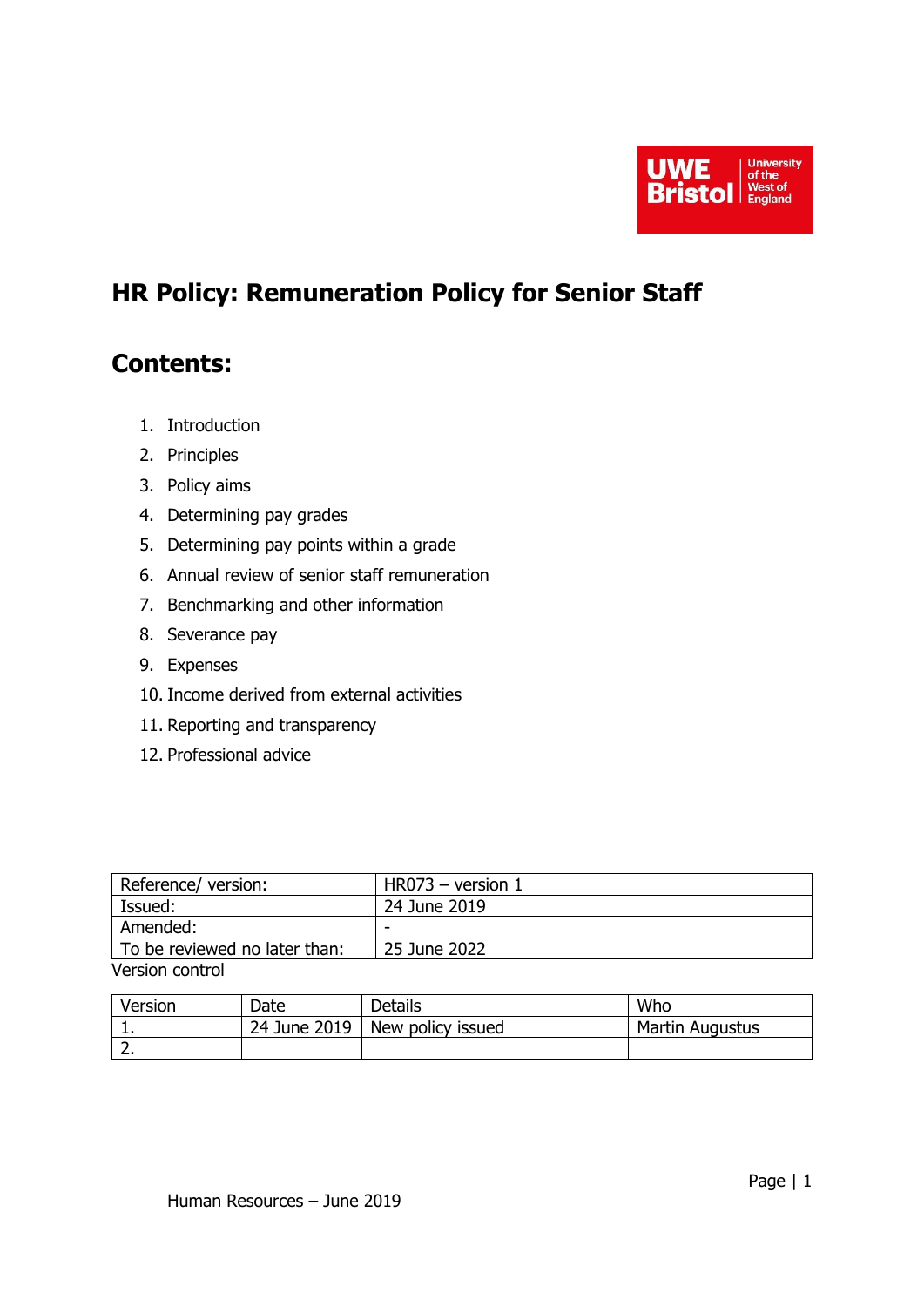## **1. Introduction**

The aim of this policy is to put in place a framework for determining the remuneration for all senior members of staff (grades S1 to S7). In addition, this policy defines the specific oversight arrangements for holders of senior posts.

Remuneration means the full reward package provided to senior staff including but not limited to; salary, benefits, pensions, contingent pay (including bonuses), honoraria and other incentives.

The Remuneration Committee (REMCO) is responsible for determining the remuneration for all senior staff within its terms of reference, this includes setting the pay and bonus drivers for the VC and DVC.

#### **2. Principles**

The following three elements of fair and appropriate remuneration, derived from the CUC code shall govern the determination of remuneration for senior staff:

- 2.1 levels of remuneration shall be fair, appropriate and justifiable;
- 2.2 the determination of remuneration shall be carried out following a fair procedure, and;
- 2.3 the process for setting senior staff remuneration shall be transparent and must be justified.

In addition, in determining remuneration for senior staff, due regard shall be had to the rate of remuneration for other members of university staff.

#### **3. Policy Aims**

This policy aims to:

- 3.1 Promote the long term sustainability of the university. Remuneration is linked to the delivery of the university's long term strategy.
- 3.2 Ensure that UWE Bristol is able to recruit and retain leaders who are equipped to fulfill the requirements of their role and effectively develop and implement the university's strategy;
- 3.3 Ensure that UWE Bristol's senior staff are remunerated fairly and that decisions relating to remuneration are based on objective evidence and free from bias and/or discrimination;
- 3.4 Provide an assurance to all of UWE Bristol's stakeholders; including the Board of Governors, staff and students that senior remuneration is determined in a responsible and transparent way and that levels of remuneration are proportionate.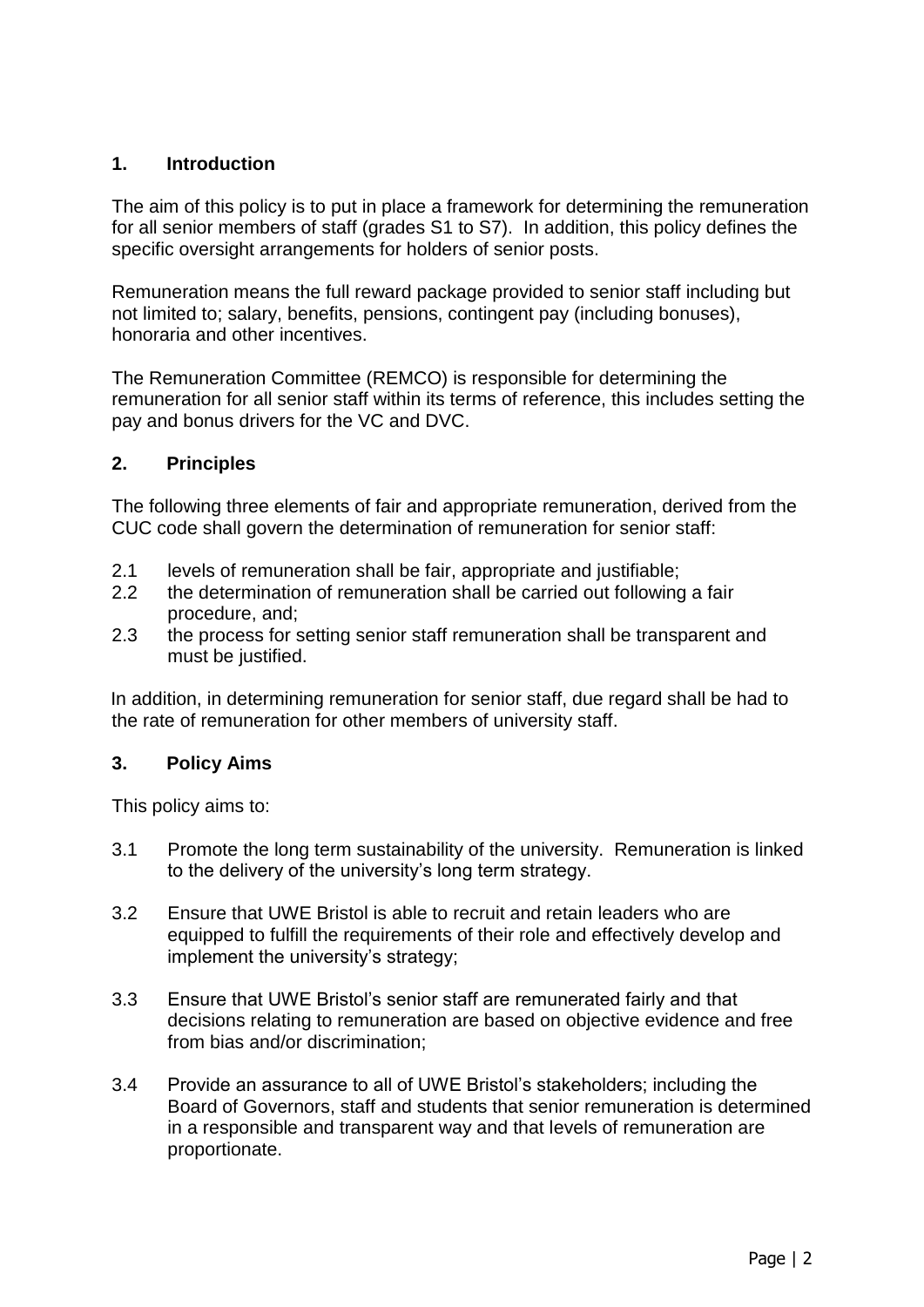#### **4. Determining pay grades**

- 4.1 All senior staff roles shall be evaluated using an appropriate analytical method of job evaluation. The job evaluation scheme presently used is the Hay evaluation method.
- 4.2 Individual roles shall be allocated to the appropriate senior staff grade on the basis of the outcomes of job evaluation. The HR Consultancy Team will maintain a table indicating the range of job evaluation scores which relate to each senior manager grade. This grade range shall be reviewed from time to time as appropriate and may be revised accordingly.

#### **5. Determining pay points within a grade**

- 5.1 Senior staff grades S1 to S5 inclusive currently contain four incremental spine points. Pay progression is therefore determined using criteria [set out here.](https://docs.uwe.ac.uk/ou/hr/IntranetContent/Snr%20Staff%20Rate%20for%20Intranet%20Aug%202018.pdf)  REMCO have overview of the senior pay scales and the procedure for progression. These procedures shall be reviewed by REMCO from time to time and amended as necessary.
- 5.2 Senior staff grades S6 (DVC) and S7 (VC) do not contain incremental spine points. Salary points for these grades shall be determined by considering the following criteria:
	- 5.2.1 The level of skills, knowledge and experience of the post holder or potential post holder;
	- 5.2.2 The potential of the post holder or potential post holder to deliver the required outcomes of the role;
	- 5.2.3 The reputation and/or academic or professional credibility needed for the role;
	- 5.2.4 The ability to recruit and retain staff at this level of seniority, and;
	- 5.2.5 Other external comparisons.

#### **6. Annual review of senior staff remuneration**

- 6.1 The Director of HR&OD shall make a recommendation to REMCO on the level of annual pay increase for the VC and DVC and in relation to the proposed bonus drivers for the VC and DVC for the forthcoming year. The VC shall make a recommendation to REMCO on the level of annual pay increase for other senior staff covered by this policy.
- 6.2 Prior to REMCO considering the recommendations set out in 6.1 above, The Director of HR&OD shall provide REMCO with reports detailing:
	- 6.2.1 Justification for the level of pay increase recommended for the VC and DVC, including benchmarking, pay multipliers and other information (see section 7 below);
	- 6.2.2 Justification for the recommended bonus drivers for the VC and DVC, and;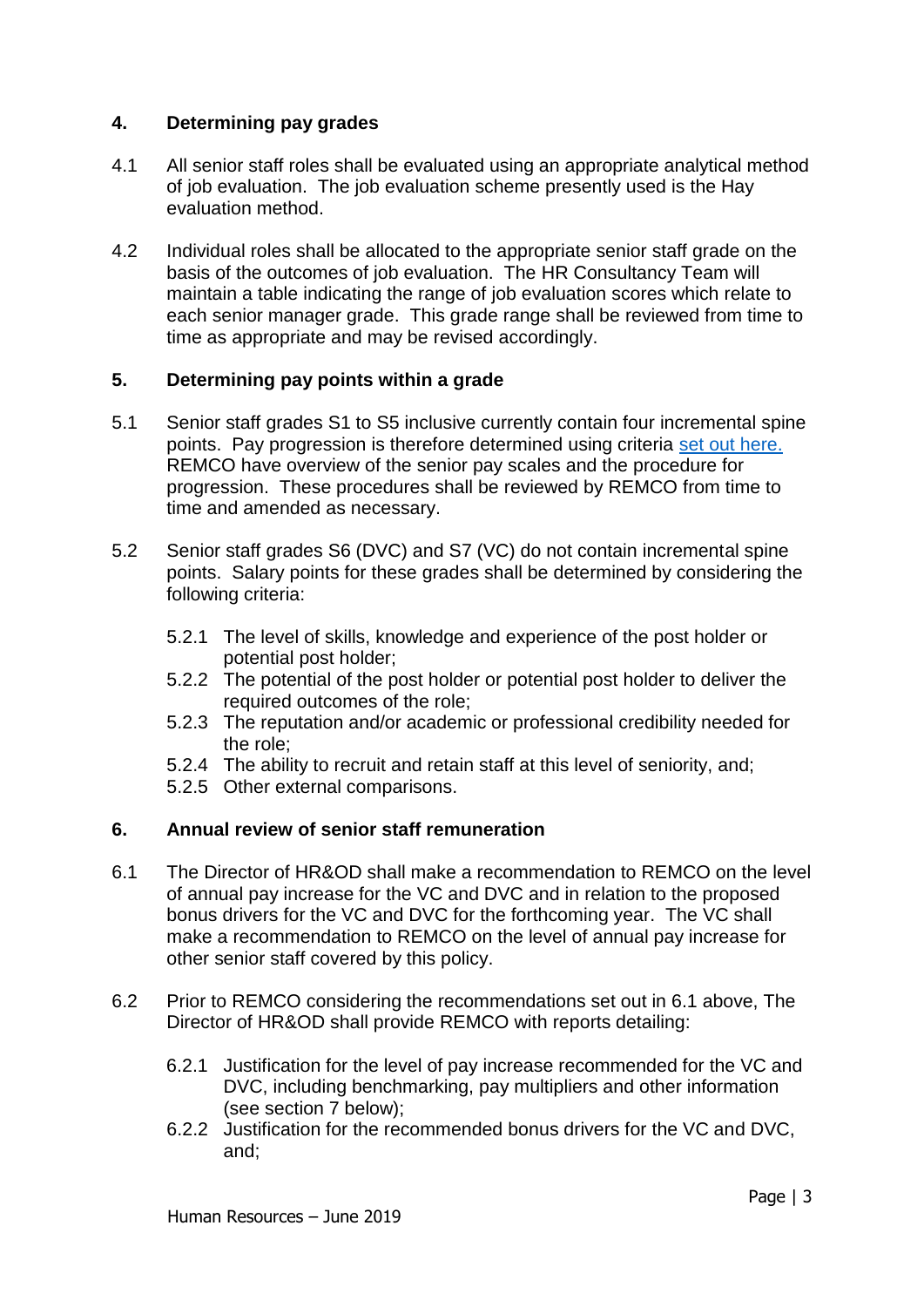- 6.2.3 Demographic data relating to senior staff, including an analysis of equality data relating to this group.
- 6.3 No member of staff shall be involved in determining their own remuneration and to that end, the VC shall not sit on REMCO. The Director of HR&OD may act as an adviser to REMCO but shall not be involved in any decisions which may affect his/her own remuneration.
- 6.4 In determining the level of any pay increase for senior staff, account shall be taken of the agreed settlement for staff covered by national collective bargaining through the Joint Negotiating Committee for Higher Education Staff (JNCHES).

## **7. Benchmarking and other information**

- 7.1 Prior to REMCO's annual consideration of the remuneration of senior staff (as set out in section 6 above), the Director of HR&OD shall provide REMCO with comparative data relating to other higher education institutions and other comparable organisations. In addition, other relevant data will be provided as set out in section 7.4 below.
- 7.2 The Director of HR&OD shall maintain a list of comparable Higher Education Institutions (HEIs) and other organisations for the purposes of benchmarking the remuneration of senior members of staff. The Director of HR&OD shall review the list from time to time and any proposed amendments shall be approved by REMCO.
- 7.3 REMCO shall be provided with benchmarking data as appropriate in order to inform decisions relating to senior remuneration.
- 7.4 REMCO shall be provided with the following specific data from the annual UCEA senior staff survey:
	- 7.4.1 Basic and total pay VCs and DVCs for all HEIs;
	- 7.4.2 Basic and total pay for VCs and DVCs for all 'post '92' HEIs;
	- 7.4.3 Basic and total pay for VCs and DVCs for all HEIs in the same turnover band as UWE Bristol, and;
	- 7.4.4 Basic and total pay for VCs and DVCs for all Alliance Group HEIs.
- 7.5 REMCO shall be provided with the following additional information:
	- 7.5.1 a summary of UWE Bristol's market position (size, structure, results in relation to the Teaching Excellence Framework (TEF) and the NSS;
	- 7.5.2 An analysis of the data sets detailed in 7.3 and 7.4 above;
	- 7.5.3 The ratio of the VC's salary in relation to the median UWE salary (both in terms of basic pay and total remuneration), and;
	- 7.5.4 Information relating to the cost of living increase awarded under JNCHES, including an analysis of the wider economic context.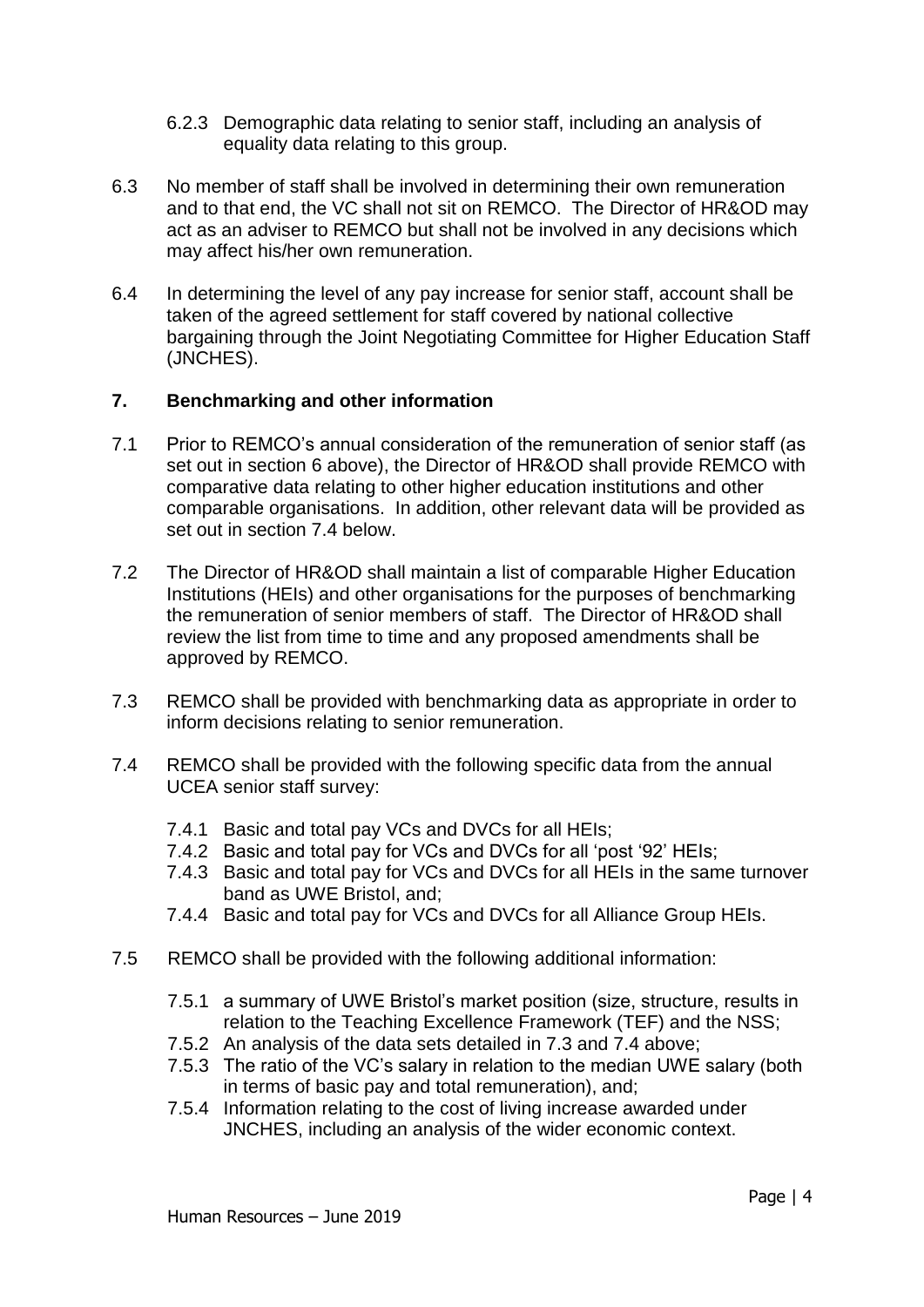#### **8. Severance Pay**

- 8.1 Any severance payment made must be determined in accordance with the principles set out in the following documents:
	- 8.2.1 "The Higher Education Senior Staff Remuneration Code" published in June 2018 by the CUC, as amended.
	- 8.2.2 The CUC's "Guidance on Decisions Taken about Severance Payments in HEIs", as amended, and;
	- 8.2.2 HM Treasury guidance "Reforms to public sector exit payments: response to the consultation".
- 8.2 In addition account should be taken of the standards of conduct set out by the Committee on Standards in Public Life (the Nolan Principles):
	- 8.3.1 Selflessness
	- 8.3.2 Integrity
	- 8.3.3 Objectivity
	- 8.3.4 Accountability
	- 8.3.5 Openness
	- 8.3.6 Honesty, and;
	- 8.3.7 Leadership.
- 8.3 Care should be taken in the use of confidentiality clauses and non-disclosure agreements. Any requirement to prevent former staff from disclosing the contents of an agreement or the circumstances leading to that agreement need to be balanced against the requirement for accountability and openness.
- 8.4 REMCO shall have full oversight of all severance payments for staff with base pay in excess of £100,000 per annum (FTE).
- 8.5 The notice element of severance payments, shall not normally exceed a sum equivalent to 6 months net salary.

#### **9. Expenses**

- 9.1 The university policy 'Travel & Entertaining Expenses Policy' (FIN 15) is applicable to all staff, including Governors, while conducting business of the University.
- 9.2 The policy is available via this link [https://docs.uwe.ac.uk/ou/finance/Finance%20Policies/FIN15%20-](https://docs.uwe.ac.uk/ou/finance/Finance%20Policies/FIN15%20-%20Travel%20and%20Entertaining%20Expenses.pdf) [%20Travel%20and%20Entertaining%20Expenses.pdf](https://docs.uwe.ac.uk/ou/finance/Finance%20Policies/FIN15%20-%20Travel%20and%20Entertaining%20Expenses.pdf)

#### **10. Income derived from external activities**

10.1 UWE Bristol recognises the benefit of senior staff who take an active role and participation in outside organisations, where such activities are likely to complement or enhance those of UWE Bristol.